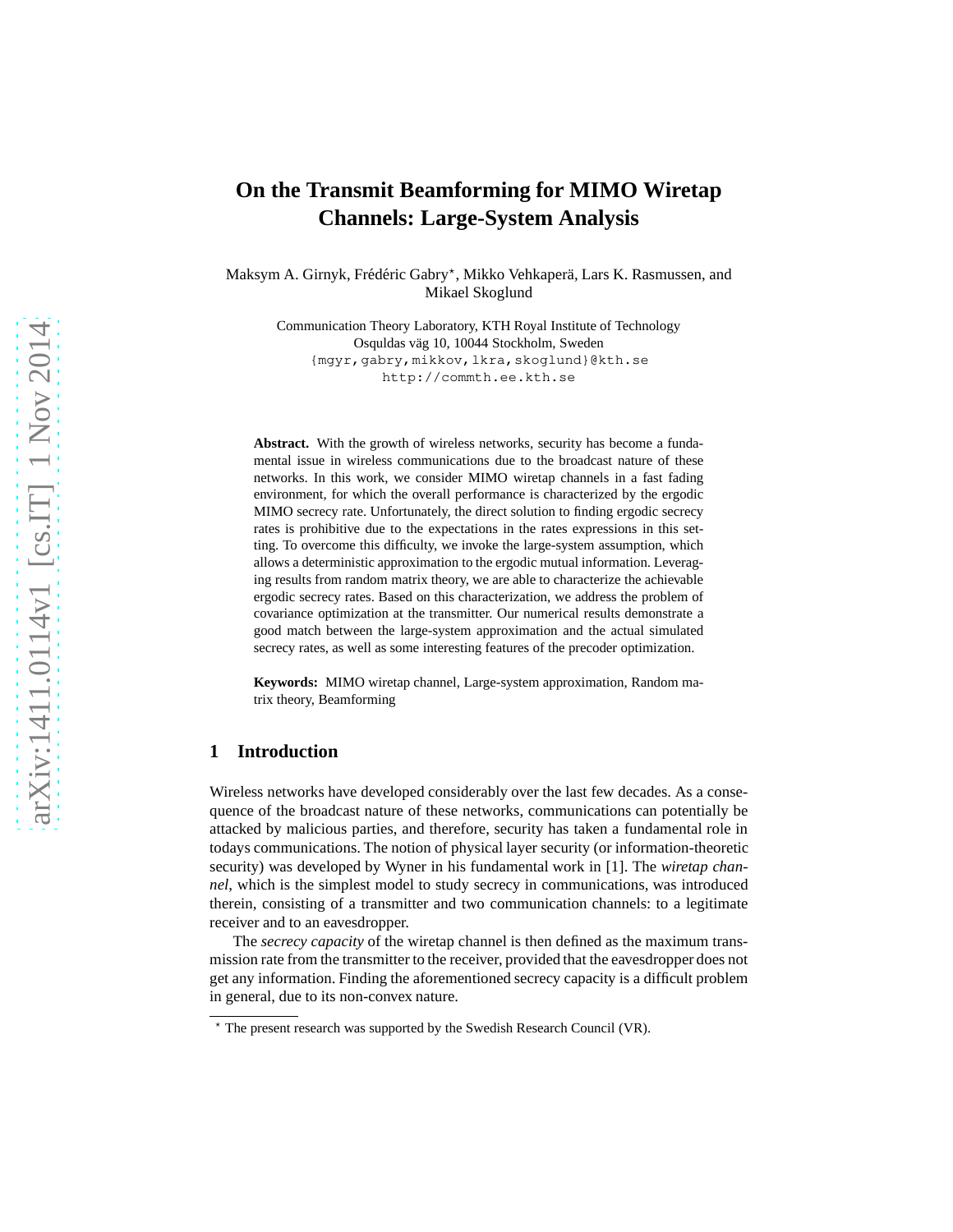#### 2 On the Transmit Beamforming for MIMO Wiretap Channels

Notwithstanding, multiple-input multiple-output (MIMO) communications [2], [3] have become an emerging topic during the last two decades due to their promising capacity gains. Similar to communication networks without secrecy constraints, the overall performance for channels with secrecy constraints is limited by the channels conditions. In particular, the legitimate parties need to have some advantage over the eavesdropper in terms of channel quality to guarantee secure communications. Many techniques have been proposed to overcome this limitation; one example is the use of multi-antenna systems, as in [4], [5], [6] and [7], where the secrecy capacity of the MIMO wiretap channel with multiple eavesdroppers (MIMOME) was characterized. These results extend to the problem of secret-key agreement over wireless channels, as in [8] where key-distillation strategies over quasi-static fading channels were investigated, and [9] where the secret-key capacity of MIMO ergodic channels was considered. Finding the precoder matrix achieving the MIMO secrecy capacity has been attempted in [7], [4], however the general form of the optimal covariance matrix remains unknown. Nevertheless, in certain regimes, the optimal signaling strategies have been derived. The high SNR case was investigated in [7], while the optimal transmitting scheme at low SNR was found in [10]. In [11], the authors characterized the secrecy capacity for some special cases of channel matrices with certain rank properties. The special case where the transmitter and legitimate receiver have two antennas, whereas the eavesdropper has a single antenna, has been addressed in [5]. More recently, the same problem has been investigated in a computationally efficient way in [12] by developing the *generalized singular value decomposition* (GSVD)-based beamforming at the transmitter, and deriving the optimal transmit covariance matrix. Optimal signalling in presence of an isotropic eavesdropper has been recently investigated in [13]. In particular the authors in [13] found a close-formed expression for the optimal covariance matrix in the isotropic case as well as lower and upper bounds on the secrecy capacity for the general case.

All the references above considered quasi-static scenario, where the changes in channel gains were slow enough, so that the transmitter could adapt its radiation pattern to each channel realization. If, on the contrary, wireless channels are subject to ergodic fading, a codeword spans many fading realizations and traditional notion of secrecy rate is no longer suitable. Hence, the concept of *ergodic secrecy rate*, proposed in [14] and [15], has to be used to characterize the performance of the wiretap channel. In [16], [17] and [18] the problem of finding achievable ergodic secrecy rates was addressed for multiple-input single-output (MISO) channels. In the context of MIMO channels, in [19], following a previous work in [20], the authors characterize the secrecy capacity of an uncorrelated MIMOME channel with only statistical channel state information (CSI) at the transmitter and investigate the optimal input covariance matrix under a total power constraint.

Unfortunately, for general fast-fading MIMOME channels evaluation of ergodic secrecy rates is problematic due to the necessity of averaging over the channel realizations. Hence, asymptotic approaches based on methods from *random matrix theory* [21] have been proposed to circumvent these difficulties. Typically, such techniques assume that the number of antennas at the transmitter and the receiver tend to infinity at a constant rate. Then, an explicit expression – or a *deterministic equivalent* – of the ergodic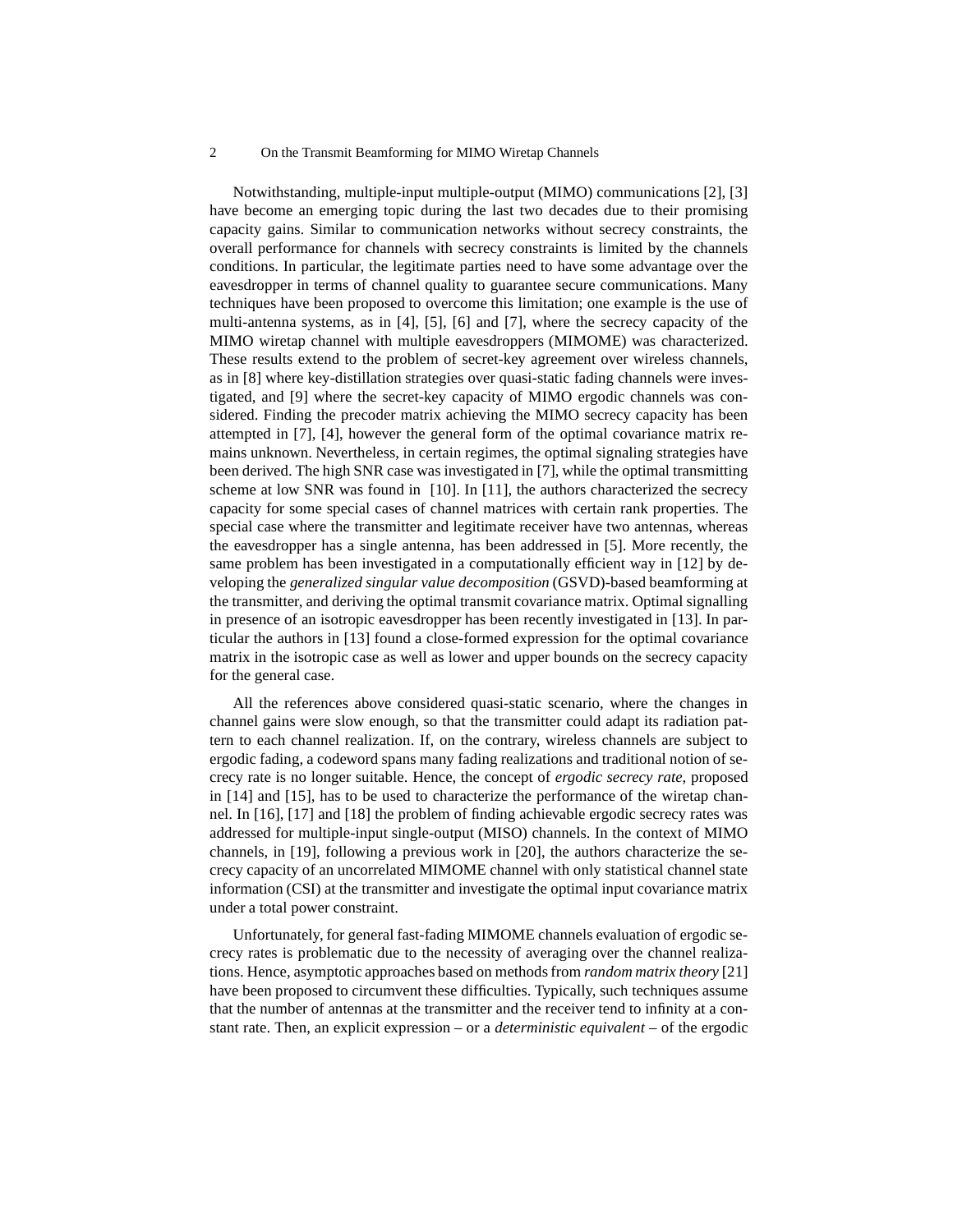mutual information (MI) is obtained. The expression is then shown to describe well the behavior of the systems with realistic (finite) numbers of antennas.

In this paper, we make a first step in studying the problem of the ergodic secrecy rate maximization under power constraint in MIMO wiretap channels. After computing the deterministic equivalents of the two MIMO channels, we address the problem of the transmit precoder optimization. We further show that despite being capacity achieving for a point-to-point MIMO channel, the water-filling strategy becomes a poor choice in the wiretap setting. For instance, under the assumption that the transmitter performs the GSVD-based beamforming, we derive the ergodic-secrecy-rate maximizing transmit covariance matrix, which outperforms the water-filling solution.

# PSfrag replacements Alice  $\begin{array}{|c|c|c|c|}\hline \quad & H_{\rm M} & \rightarrow & \begin{array}{|c|c|}\hline \end{array} \end{array}$  Bob Eve  $H_{\rm M}$  $H_{\rm E}$  $n_{\rm M}$  $n_{\rm E}$

#### **2 System Model**

**Fig. 1.** The MIMO wiretap channel.

Consider a scenario, where Alice, equipped with an  $M$ -antenna transmitter, wants to communicate a message to Bob, who is equipped with an  $N<sub>M</sub>$ -antenna receiver. The message has to be kept secret from unauthorized parties. Meanwhile, Eve tries to eavesdrop the message with the aid of an  $N<sub>E</sub>$ -antenna receiver. The corresponding setup, depicted in Fig. 1, has the following channel model

$$
\boldsymbol{y}_{\mathrm{M}} = \boldsymbol{H}_{\mathrm{M}} \boldsymbol{x} + \boldsymbol{n}_{\mathrm{M}},\tag{1a}
$$

$$
y_{\rm E} = H_{\rm E} x + n_{\rm E},\tag{1b}
$$

where  $x \sim \mathcal{CN}(\mathbf{0}_M, \mathbf{I}_M)$ ,  $n_M \sim \mathcal{CN}(\mathbf{0}_{N_M}, \mathbf{I}_{N_M})$ ,  $n_E \sim \mathcal{CN}(\mathbf{0}_{N_E}, \mathbf{I}_{N_E})$ , and the Kronecker model [22] is used, *viz.*,

$$
\boldsymbol{H}_{\mathrm{M}} = \sqrt{\frac{\rho_{\mathrm{M}}}{M}} \boldsymbol{R}_{\mathrm{M}}^{1/2} \boldsymbol{W}_{\mathrm{M}} \boldsymbol{T}_{\mathrm{M}}^{1/2} \in \mathbb{C}^{N_{\mathrm{M}} \times M}, \qquad (2a)
$$

$$
\boldsymbol{H}_{\mathrm{E}} = \sqrt{\frac{\rho_{\mathrm{E}}}{M}} \boldsymbol{R}_{\mathrm{E}}^{1/2} \boldsymbol{W}_{\mathrm{E}} \boldsymbol{T}_{\mathrm{E}}^{1/2} \in \mathbb{C}^{N_{\mathrm{E}} \times M}, \qquad (2b)
$$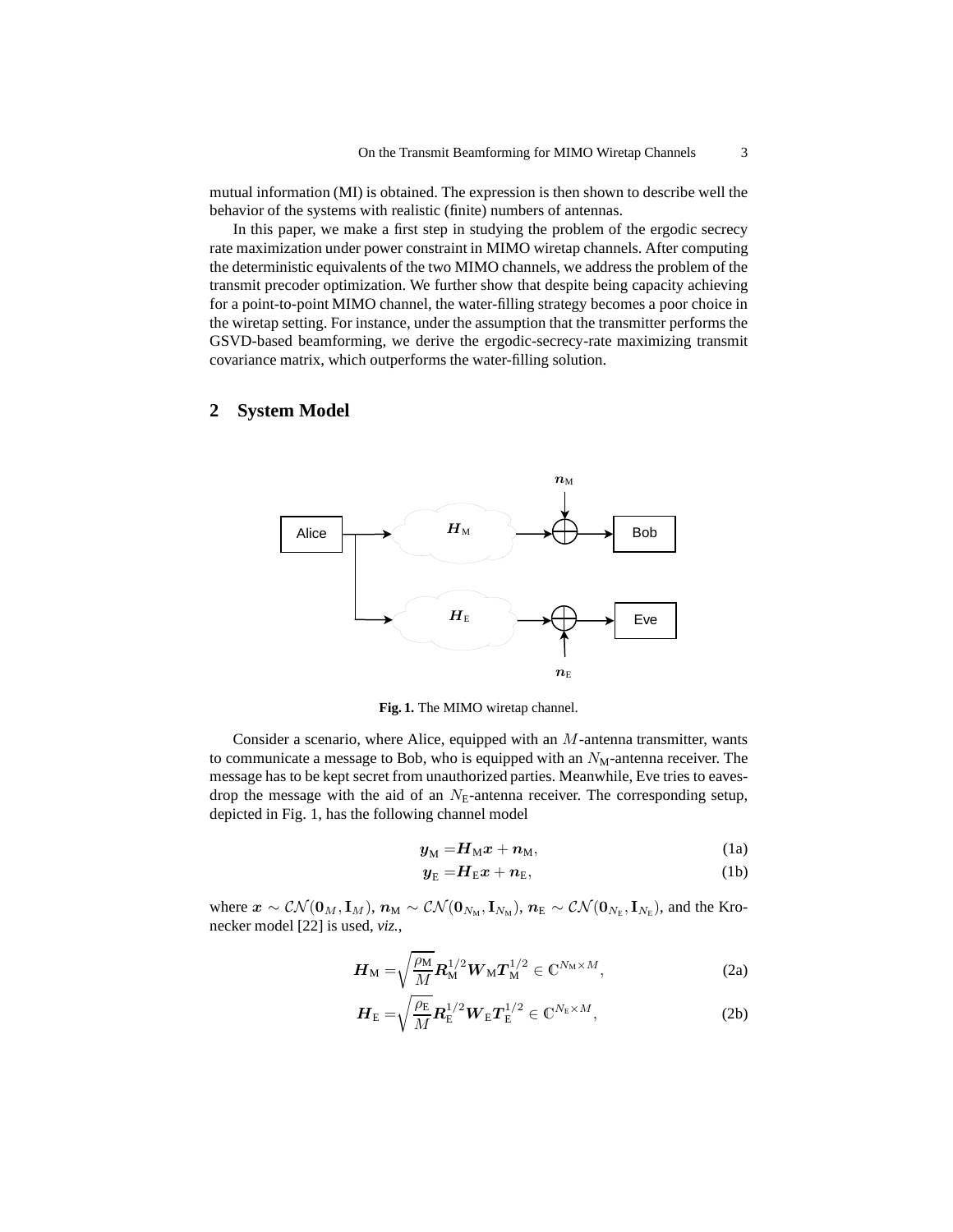#### 4 On the Transmit Beamforming for MIMO Wiretap Channels

where  $T_{\rm M}$  and  $R_{\rm M}$  are the transmit and receive correlation matrices of the channel between Alice and Bob,  $T_E$  and  $R_E$  are the transmit and receive correlation matrices of the channel between Alice and Eve, while  $W_M$  and  $W_E$  have i.i.d.  $CN(0, 1)$  entries. The channel described by (1a) is referred to as the *main channel*, whereas the channel described by (1b) is called the *eavesdropper channel*.

For a given transmit covariance matrix,  $P \triangleq \mathsf{E}\{xx^{\mathsf{H}}\}$ , under the assumption that Alice uses Gaussian signals, the per-antenna achievable ergodic secrecy rate is expressed as

$$
R_{\rm s} = \frac{1}{M} \Bigg[ \mathsf{E}_{\boldsymbol{W}_{\rm M}} \bigg\{ \log \det(\mathbf{I}_{N_{\rm M}} + \boldsymbol{H}_{\rm M} \boldsymbol{P} \boldsymbol{H}_{\rm M}^{\mathsf{H}}) \bigg\} - \mathsf{E}_{\boldsymbol{W}_{\rm E}} \bigg\{ \log \det(\mathbf{I}_{N_{\rm E}} + \boldsymbol{H}_{\rm E} \boldsymbol{P} \boldsymbol{H}_{\rm E}^{\mathsf{H}}) \bigg\} \Bigg]_{(3)}^{+},
$$

where  $[\cdot]^+$  = max $\{0, \cdot\}$ . Note here the difference to [12], where quasi-static fading scenario was considered.

For practical reasons, covariance matrix  $P$  is assumed to be designed based on the long-term *statistical* CSI, namely,  $\{\rho_M, \rho_E, T_M, T_E, R_M, R_E\}$ . Note, however, that in order to construct proper wiretap codes, Alice must have access to the *instantaneous* CSI,  $\{H_M, H_E\}$ . Thus, the obtained result is regarded as a computationally efficient lower bound on the achievable secrecy rates.

By choosing the proper covariance matrix  $P$ , one can maximize the achievable secrecy rate of the wiretap channel (1). The corresponding optimization problem is formulated as

$$
\begin{array}{ll}\n\max_{\mathbf{P}} & R_{\mathrm{s}} \\
\text{s.t.} & \text{tr}\{\mathbf{P}\} \leq M \\
& \mathbf{P} \succeq \mathbf{0}_M.\n\end{array} \tag{4}
$$

Unfortunately, the objective function of the above problem has no explicit expression. To evaluate it, one has to perform averaging over the distribution of  $W_M$  and  $W_E$ using, *e.g.*, Monte-Carlo simulation. This approach is, however, quite time-consuming and inefficient. Therefore, a new approach has to be applied to maximize the ergodic secrecy rate. In the following section, we present an asymptotic expression for the ergodic secrecy rate in the limit where dimensions of the channel matrix grow infinitely large.

#### **3 Achievable Ergodic Secrecy Rate**

In this section, we provide the large-system approximation for the ergodic secrecy rate of a finite-antenna wiretap channel. We start with the following definition.

**Definition 1.** *Given the wiretap channel (1), the* large-system limit *(LSL) is defined as a regime, where*

$$
N_M = \beta_M M \to \infty, \qquad \beta_M = \text{const}, \tag{5}
$$

$$
N_E = \beta_E M \to \infty, \qquad \beta_E = \text{const.} \tag{6}
$$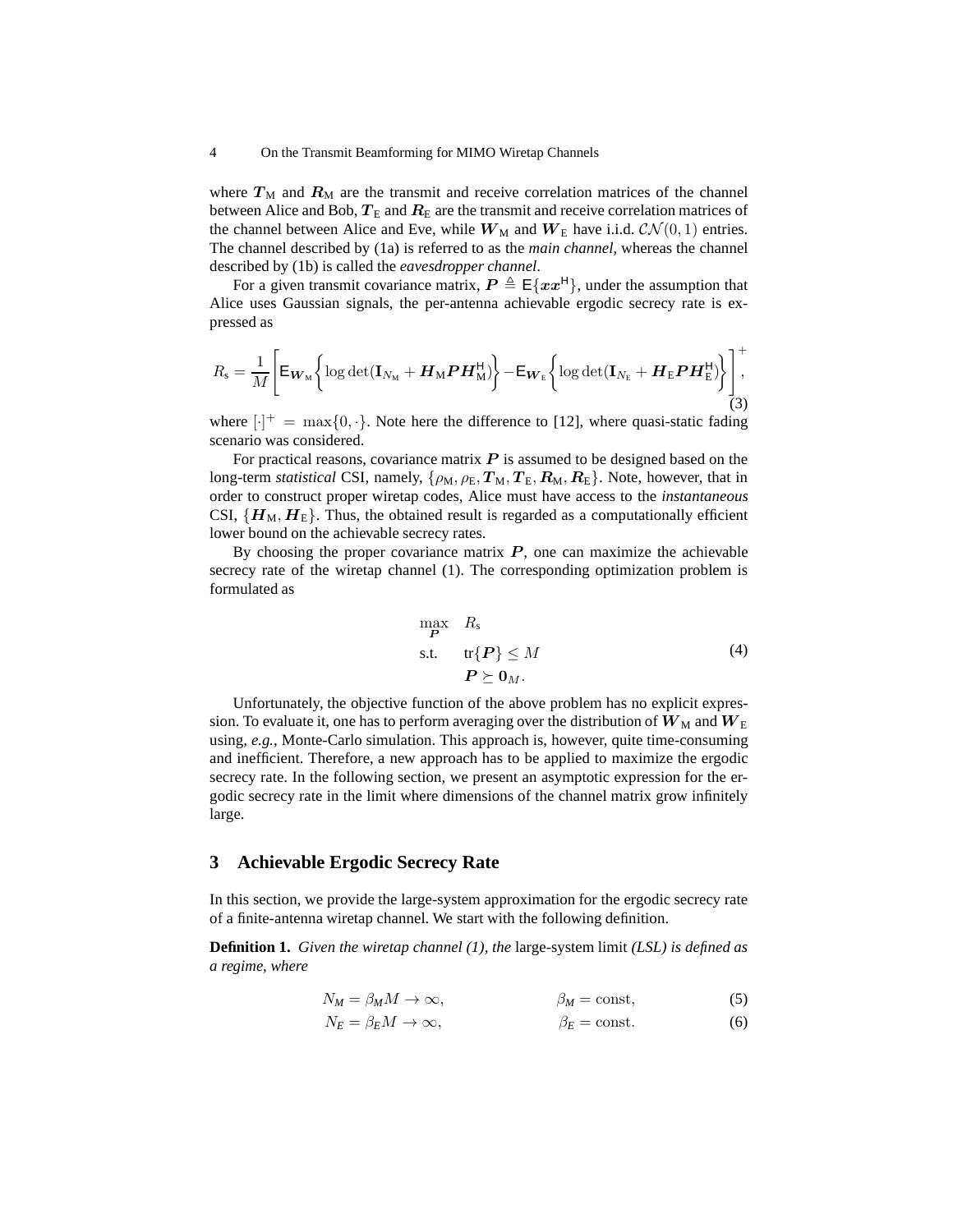*That is, the numbers of antennas on each side of the channels grow large without bound at constant ratios.*

Based on the above definition, the following proposition presents the large-system approximation for the ergodic MI.

**Proposition 1.** *In the LSL, the following holds*

$$
R_s - \left[I_M(\rho_M) - I_E(\rho_E)\right]^+ \to 0,\tag{7}
$$

*where*

$$
I_M(\rho_M) = \frac{1}{M} \log \det (\mathbf{I}_M + \beta_M e_M \mathbf{T}_M \mathbf{P}) + \frac{1}{M} \log \det (\mathbf{I}_{N_M} + \delta_M \mathbf{R}_M) - \frac{\beta_M}{\rho_M} \delta_M e_M
$$
\n(8a)  
\n
$$
I_E(\rho_E) = \frac{1}{M} \log \det (\mathbf{I}_M + \beta_E e_E \mathbf{T}_E \mathbf{P}) + \frac{1}{M} \log \det (\mathbf{I}_{N_E} + \delta_E \mathbf{R}_E) - \frac{\beta_E}{\rho_E} \delta_E e_E,
$$

*and sets of parameters*  $\{e_M, \delta_M\}$  *and*  $\{e_E, \delta_E\}$  *form the unique solutions to the following two systems of equations*

$$
e_M = \frac{\rho_M}{N_M} \text{tr} \left\{ \mathbf{R}_M \left( \mathbf{I}_{N_M} + \delta_M \mathbf{R}_M \right)^{-1} \right\},\tag{9a}
$$

$$
\delta_M = \frac{\rho_M}{M} \text{tr} \left\{ \mathbf{T}_M^{1/2} \mathbf{P} \mathbf{T}_M^{1/2} \left( \mathbf{I}_M + \beta_M e_M \mathbf{T}_M^{1/2} \mathbf{P} \mathbf{T}_M^{1/2} \right)^{-1} \right\},\tag{9b}
$$

$$
e_E = \frac{\rho_E}{N_E} \text{tr} \left\{ \mathbf{R}_E \left( \mathbf{I}_{N_E} + \delta_E \mathbf{R}_E \right)^{-1} \right\},\tag{10a}
$$

$$
\delta_E = \frac{\rho_E}{M} \text{tr} \left\{ \mathbf{T}_E^{1/2} \mathbf{P} \mathbf{T}_E^{1/2} \left( \mathbf{I}_M + \beta_E e_E \mathbf{T}_E^{1/2} \mathbf{P} \mathbf{T}_E^{1/2} \right)^{-1} \right\},\tag{10b}
$$

*Proof.* The proof is based on the concept of a deterministic equivalent [23], [24]. Consider a matrix of the following type

$$
\boldsymbol{B} = \boldsymbol{R}^{1/2} \boldsymbol{W} \boldsymbol{T} \boldsymbol{W}^{\mathsf{H}} \boldsymbol{R}^{1/2},\tag{11}
$$

where  $W$  is a random matrix consisting of i.i.d. entries with zero mean and variance  $1/M$ , while  $T$  and  $R$  are Hermitian non-negative definite of bounded normalized trace. The latter are assumed to be generated by tight sequences [25]. Moreover, we assume that  $\exists b > a > 0$ , such that

$$
a < \liminf_{N} \beta < \limsup_{N} \beta < b,\tag{12}
$$

where  $\beta \triangleq N/M$ . As shown in Corollary 1 in [24], when N and M grow large without bound at ratio  $\beta$ , the following holds

$$
m(-x) - m^{\circ}(-x) \to 0 \tag{13}
$$

(8b)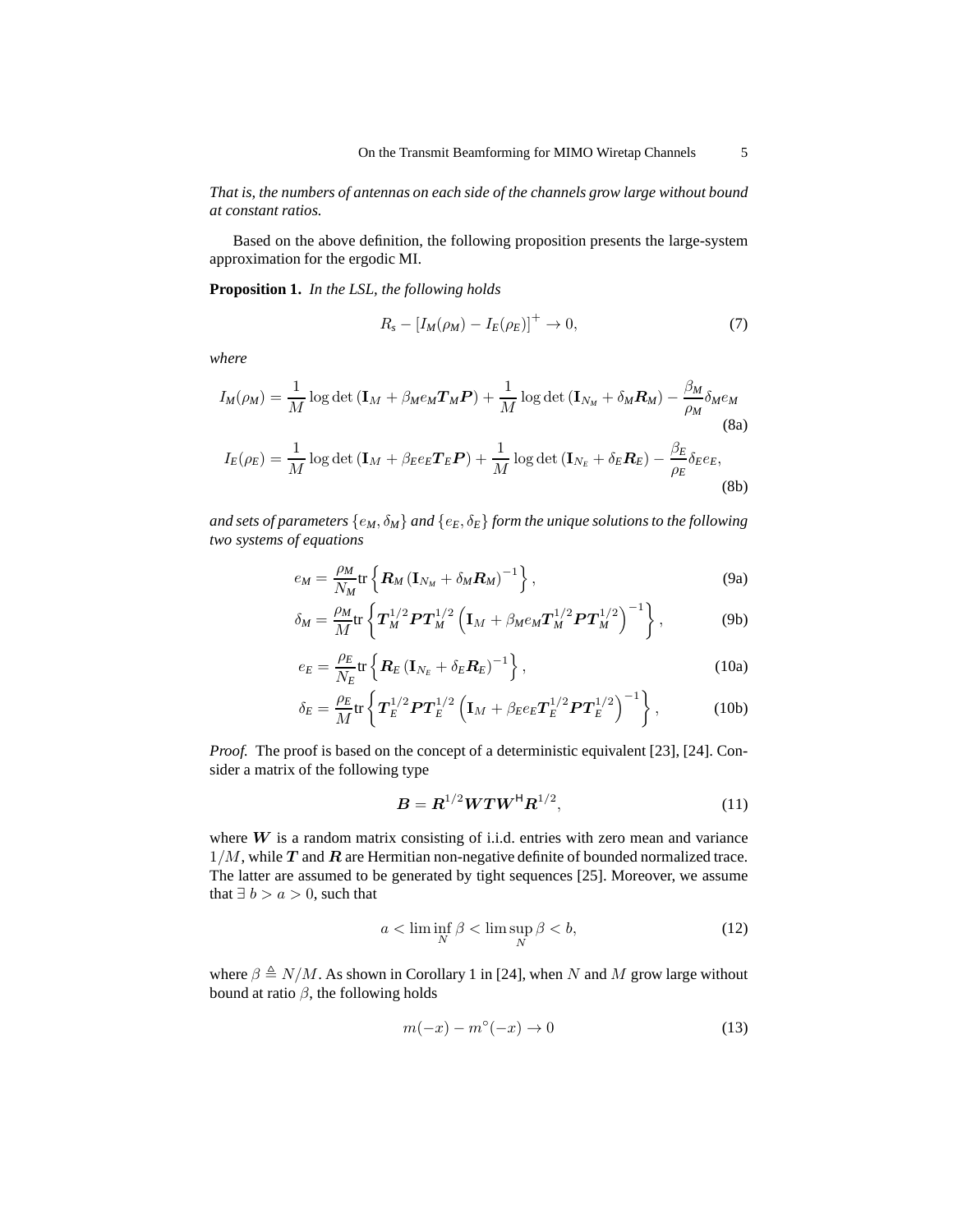almost surely, where  $m(-x)$  is the Stieltjes transform of B for  $x > 0$  and

$$
m^{\circ}(-x) = \frac{1}{M} \text{tr} \left\{ (\mathbf{I}_N + \delta \mathbf{R})^{-1} \right\},\tag{14}
$$

where e and  $\delta$  form a unique solution of the following system of fixed-point equations

$$
e = \frac{1}{N} \text{tr} \left\{ \frac{1}{x} \boldsymbol{R} \left( \mathbf{I}_N + \delta \boldsymbol{R} \right)^{-1} \right\},\tag{15a}
$$

$$
\delta = \frac{1}{M} \text{tr} \left\{ \frac{1}{x} \boldsymbol{T} \left( \mathbf{I}_M + \beta e \boldsymbol{T} \right)^{-1} \right\},\tag{15b}
$$

which, according to Proposition 1 therein, could be solved *via* an iterative algorithm always converging to a unique fixed point.

Meanwhile, from Theorem 2 in [24] it follows that under the aforementioned assumptions and some additional constraints on spectral radius of matrices  $T$  and  $R$ , the Shannon transform [26] of  $B$  satisfies

$$
\mathcal{V}(-x) - \mathcal{V}^{\circ}(-x) \to 0 \tag{16}
$$

almost surely, where

$$
\mathcal{V}^{\circ}(-x) = \frac{1}{M} \log \det \left( \mathbf{I}_M + \beta e \mathbf{T} \right) + \frac{1}{M} \log \det \left( \mathbf{I}_N + \delta \mathbf{R} \right) - x\beta \delta e. \tag{17}
$$

The above Shannon transform represents the asymptotic behavior of the mean MI in the LSL. Thus, having computed (17) at  $x = 1/\rho$ , with parameters satisfying (15a), we can evaluate the ergodic MI of each MIMO channel within our wiretap model (viz., the main and eavesdropper's channels). To address the influence of the transmit covariance matrix, it suffices to consider  $TP^{1/2}$  instead of T for both channels. This leads us exactly to (8), (9) and (10), thereby completing the proof.

## **4 Transmit Covariance Optimization**

Based upon the asymptotic analysis carried out in the previous section, here we address the problem of transmit covariance optimization (4). As mentioned before, working directly with (3) is prohibitive due to expectation operators therein. Moreover, as we have seen from the previous section, the influence of the random parts of the channels  $W_M$  and  $W_E$  vanishes in the LSL. Thus, the objective function of the corresponding optimization problem simplifies to

$$
r_{\rm s}(\boldsymbol{P}) = \frac{1}{M} \bigg[ \log \det \left( \mathbf{I}_M + \beta_{\rm M} e_{\rm M} \boldsymbol{T}_{\rm M} \boldsymbol{P} \right) - \log \det \left( \mathbf{I}_M + \beta_{\rm E} e_{\rm E} \boldsymbol{T}_{\rm E} \boldsymbol{P} \right) \bigg]^{+}.
$$
 (18)

Note that here, we consider  $e_M$  and  $e_E$  as independent of the optimization variable P due to the following reason. The optimal solution of the optimization problem has to satisfy the KKT conditions, which require that  $\nabla P r_s(P) = 0$ . When taking into account the dependence of  $e_M$  and  $e_E$  on  $\mathbf{P}$ , one has to take the derivatives of  $r_s(\mathbf{P})$  w.r.t. the former.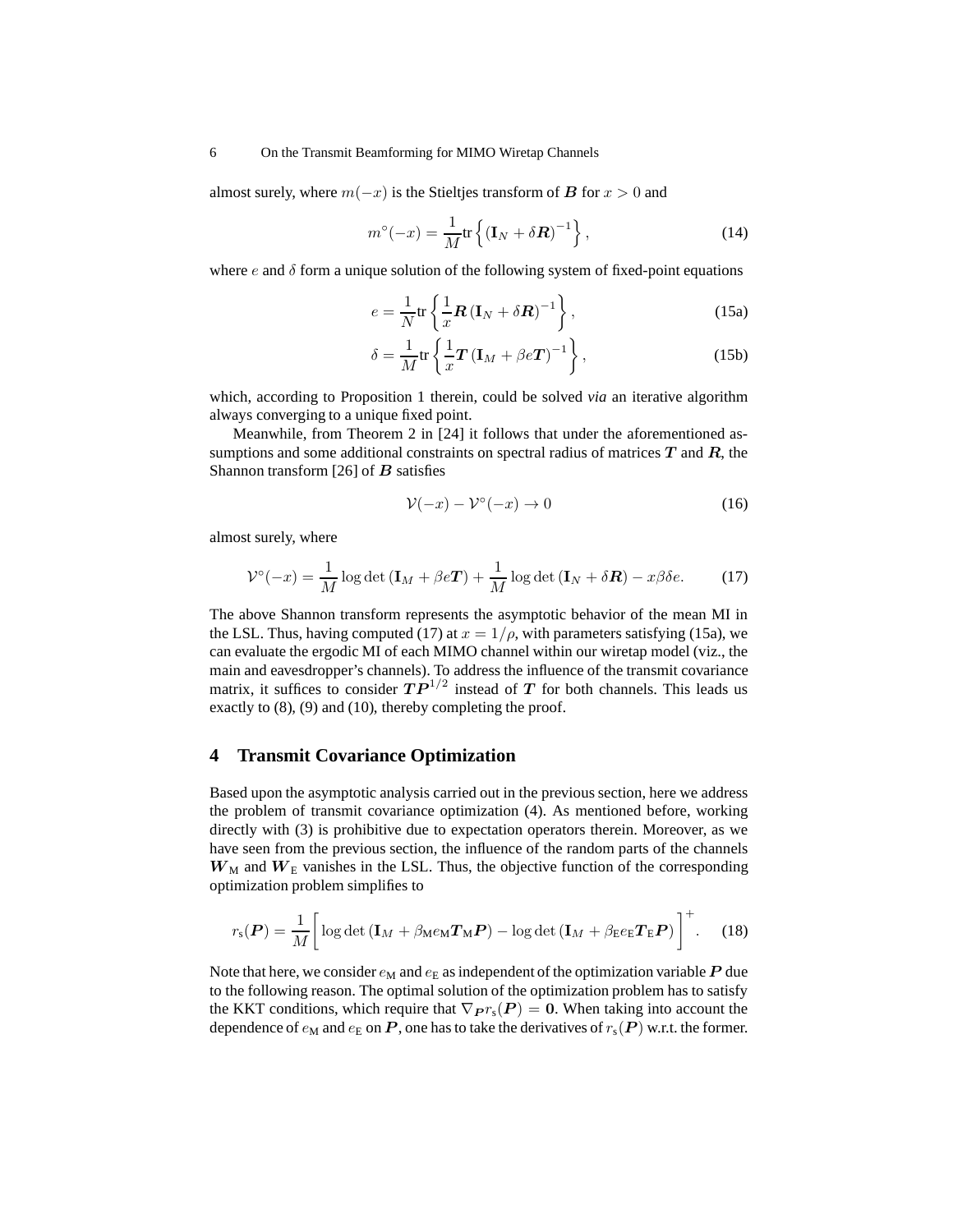However, it can be verified that those are zero, and hence interdependence between  $e_M$ ,  $e<sub>E</sub>$  and  $P$  does not play any role in the optimization.

Unfortunately, since the problem is non-convex, finding the optimal covariance of  $x$ is difficult. Hence, we will provide several suboptimal solutions that give a lower bound on the secrecy capacity of the ergodic MIMO wiretap channel.

#### **4.1 Water-Filling over the Main Channel**

Isotropic transmission is the simplest strategy Alice can perform. However, it is not capacity achieving even for a generic MIMO channel. Instead, based on the statistical CSI of the main channel,  $\{T_\text{M}, R_\text{M}\}$ , Alice can perform SVD  $\sqrt{\beta_\text{M}e_\text{M}}T_\text{M}^{1/2} = U\Sigma V^\text{H}$ , where  $U$  and  $V$  are orthonormal matrices. Then, optimal transmit covariance is given by the *water-filling* (WF) solution as follows

$$
P_{\rm WF}^{\star} = V \Sigma_{P} V^{\rm H},\tag{19}
$$

where  $[\Sigma_{\mathbf{P}}]_{m,m} = [\mu^{-1} - [\Sigma]_{m,m}^{-1}]^+$ , and  $\mu$  is chosen to satisfy the power constraint. In this case Alice acts as if Eve did not exist, achieving the ergodic capacity of the main channel. However, in the presence of an eavesdropper this strategy may be quite inefficient, as we shall see later on.

#### **4.2 GSVD-Based Precoder**

Consider the scenario where the transmitter performs GSVD on the matrices related to channels (1a) and (1b). Although the solution based on this assumption is suboptimal, it is advantageous, as compared to the isotropic precoding. Moreover, it takes into account the presence of the eavesdropper and can potentially increase the ergodic secrecy rate as compared to the WF precoder.

When applied to (18), the GSVD-based beamforming method is realized as follows. Based on the statistical CSI of both channels,  $\{T_{\rm M}, R_{\rm M}, T_{\rm E}, R_{\rm E}\}$ , Alice performs GSVD on matrices  $\sqrt{\beta_{\rm M}e_{\rm M}}T_{\rm M}^{1/2}$  and  $\sqrt{\beta_{\rm E}e_{\rm E}}T_{\rm E}^{1/2}$ 

$$
\sqrt{\beta_{\mathrm{M}}e_{\mathrm{M}}}T_{\mathrm{M}}^{1/2}=U_{\mathrm{M}}\Sigma_{\mathrm{M}}V^{\mathsf{H}},\tag{20}
$$

$$
\sqrt{\beta_{\rm E}e_{\rm E}}T_{\rm E}^{1/2}=U_{\rm E}\Sigma_{\rm E}V^{\rm H},\tag{21}
$$

where  $\sum_{\text{M}}^{\text{T}} \sum_{\text{M}} + \sum_{\text{E}}^{\text{T}} \sum_{\text{E}} = \text{I}_M$ . The above GSVD simultaneously diagonalizes  $T_{\text{M}}^{1/2}$ and  $T_{\rm E}^{1/2}$ , converting those into a set of parallel subchannels. Then, the transmitted vector is constructed as  $x = V^{-H}s$ , where  $s \sim \mathcal{CN}(\mathbf{0}_M, \mathbf{P})$  and  $\mathbf{P}$  is a positive semidefinite diagonal matrix representing the power allocation across the subchannels. For the above beamforming strategy, the optimal power allocation was derived in [12] (here we have corrected the minor typo therein)

$$
[\boldsymbol{P}_{\mathrm{GSVD}}^{\star}]_{i,i} = \frac{1}{2} \left[ \mathrm{sign}(\sigma_{\mathrm{M},i} - \sigma_{\mathrm{E},i}) + 1 \right] \left[ \frac{-1 + \sqrt{1 - 4\sigma_{\mathrm{M},i}\sigma_{\mathrm{E},i} + \frac{4(\sigma_{\mathrm{M},i} - \sigma_{\mathrm{E},i})\sigma_{\mathrm{M},i}\sigma_{\mathrm{E},i}}{\log(2)\mu v_i}}}{2\sigma_{\mathrm{M},i}\sigma_{\mathrm{E},i}} \right],
$$
(22)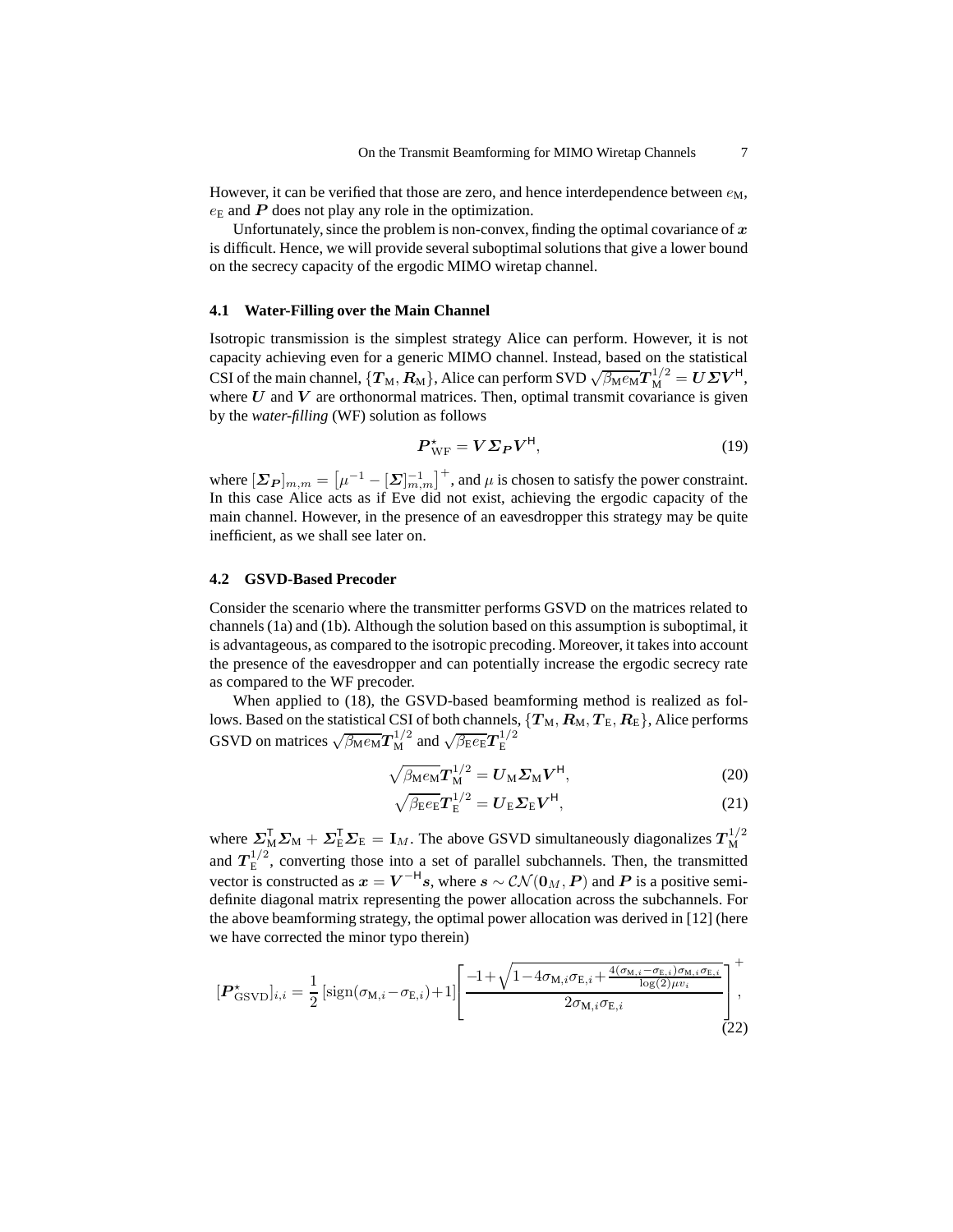where  $\sigma_{M,i}$ ,  $\sigma_{E,i}$  and  $v_i$  are the *i*th diagonal entries of  $\mathbf{\Sigma}_{M}^{\mathsf{T}}\mathbf{\Sigma}_{M}$ ,  $\mathbf{\Sigma}_{E}^{\mathsf{T}}\mathbf{\Sigma}_{E}$  and  $V^{-1}V^{-H}$ , respectively, and  $\mu$  is chosen to satisfy the power constraint at the transmitter.



**Fig. 2.** Ergodic secrecy rate *vs.* SNR ( $\rho_M = \rho_E = \rho$ ) for a MIMO wiretap channel with  $M = 6$ ,  $N_M = 6$  and  $N_E = 2$  antennas. Transmit side correlation parameters:  $d_{\lambda} = 1$ ,  $\theta_M = 40^{\circ}$ ,  $\theta_E =$  $-10^\circ$ ,  $\Delta_M = \Delta_E = 5^\circ$ . Solid curves denote analytic results, while markers denote simulated values averaged over 10 000 channel realizations.

# **5 Numerical Results**

In this section, we provide results based on numerical simulations along with some discussion. As seen from the objective function (18), spatial correlation at the receiver side has no effect on the precoding design. Hence, for the sake of simplicity, we assume that  $R_M = I_{N_M}$  and  $R_E = I_{N_E}$ . Meanwhile, correlation at the transmitter side is assumed to be generated by a uniform linear antenna array with *Gaussian power azimuth spectrum* [27], so that the entries of correlation matrices  $T_M$  and  $T_E$ ) are obtained by

$$
[\mathbf{T}]_{a,b} = \frac{1}{2\pi\Delta^2} \int_{-\pi}^{\pi} e^{2\pi \mathbf{J} d_{\lambda}(a-b)\sin(\phi) - \frac{(\phi - \theta)^2}{2\Delta^2}} d\phi,
$$
 (23)

where  $d_{\lambda}$  is the relative antenna spacing (in wavelengths  $\lambda$ ),  $\theta$  is the mean angle and  $\Delta^2$ is the mean-square angle spread.

First, we plot in Fig. 2, the dependence of the ergodic secrecy rate on the SNR. The transmit side correlation parameters are set as follows. The antenna numbers are set to  $M = 6$ ,  $N_M = 6$  and  $N_E = 2$ . The antenna spacing is set to one wavelength, the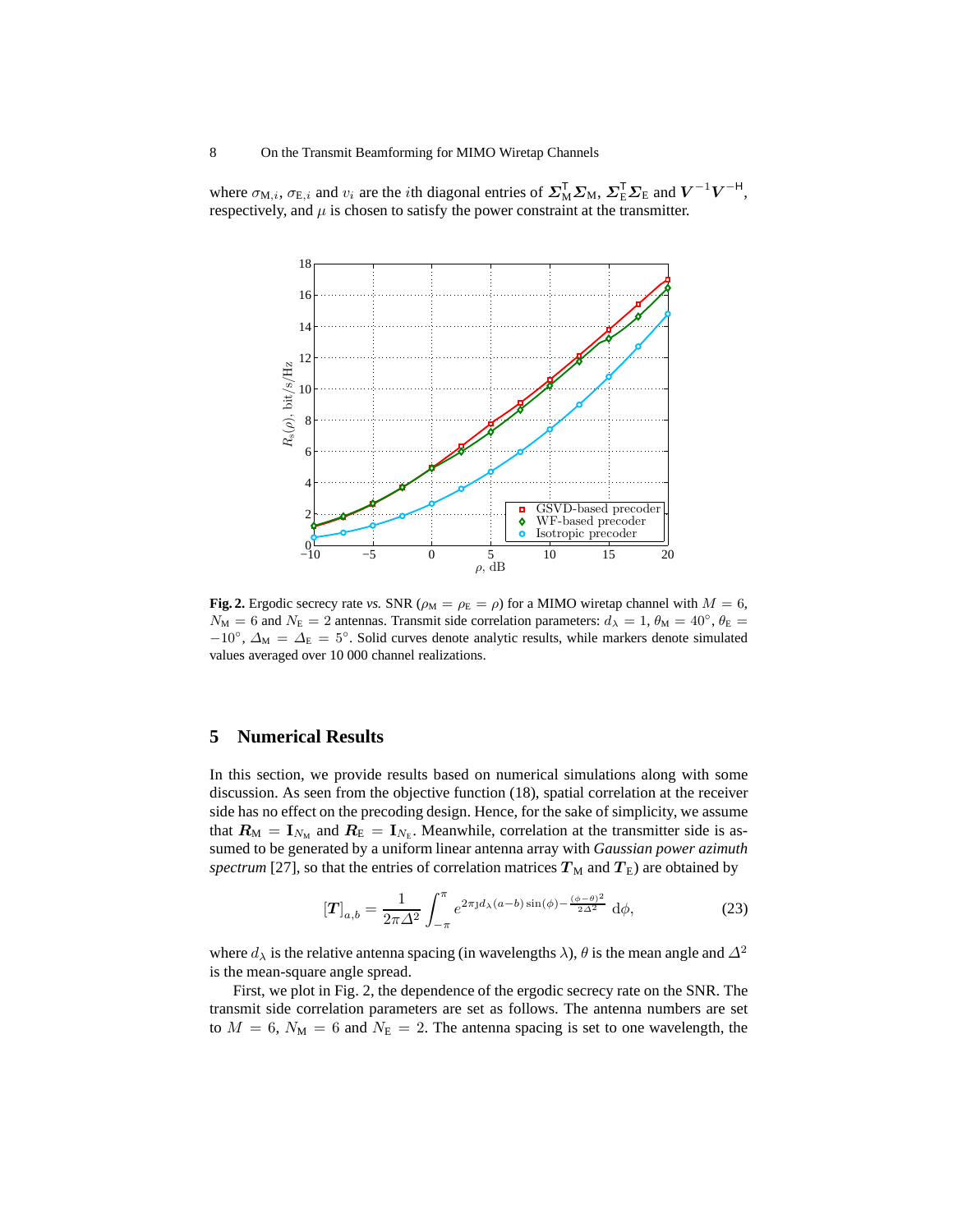

**Fig. 3.** Ergodic secrecy rate *vs.* SNR ( $\rho_M = \rho_E = \rho$ ) for a MIMO wiretap channel with  $M = 2$ ,  $N_M = 3$  and  $N_E = 4$  antennas. Transmit side correlation parameters:  $d_{\lambda} = 1$ ,  $\theta_M = 40^{\circ}$ ,  $\theta_E =$  $-10^{\circ}$ ,  $\delta_{\rm M} = \Delta_{\rm E} = 5^{\circ}$ . Solid curves denote analytic results, while markers denote simulated values averaged over 10 000 channel realizations.

mean angles are set to  $\theta_M = 40^\circ$ ,  $\theta_E = -10^\circ$  and the root-mean-square angle spread is chosen for both channels to be  $\Delta_M = \Delta_E = 5^\circ$ . From the figure, we see that the the results derived in the LSL (solid lines) match the simulations (markers) quite well even for relatively small numbers of antennas. Moreover, we also see that "statistical" waterfilling over the main channel performs well, approaching the performance of the GSVDbased precoding. The isotropic precoder also achieves quite high ergodic secrecy rates, which can be explained by a small number of antennas at the eavesdropper.

Fig. 3 depicts similar dependence of the ergodic secrecy rate (3) on the SNR with different network parameters. The transmit side correlation parameters are chosen similar to the previous case, while the antenna numbers are set to  $M = 2$ ,  $N_M = 3$  and  $N_{\rm E} = 4$ . From the figure we see that water-filling over the main channel is far from being optimal in this case. This can be explained by the fact that in this setting Eve has many antennas and is therefore quite powerful in terms of eavesdropping capabilities. Hence, maximizing the data rate of the main channel, while ignoring the eavesdropper, is a poor strategy in this case. The same observation applies to isotropic precoding, which performs even worse. On the other hand, "statistical" GSVD-based beamforming proves the most efficient among the considered strategies.

To emphasize the advantage of the GSVD we plot the ergodic secrecy rate as a function of the number of antennas at Eve's receiver,  $N_{\rm E}$ , in Fig. 4. We fix  $d_{\lambda} = 1$  and keep the same parameters as in the previous figure. From Fig. 4 we see that both the isotropic precoding and water-filling cannot provide strictly positive ergodic secrecy rates when  $N<sub>E</sub>$  grows large. At the same time we observe that GSVD-based precoding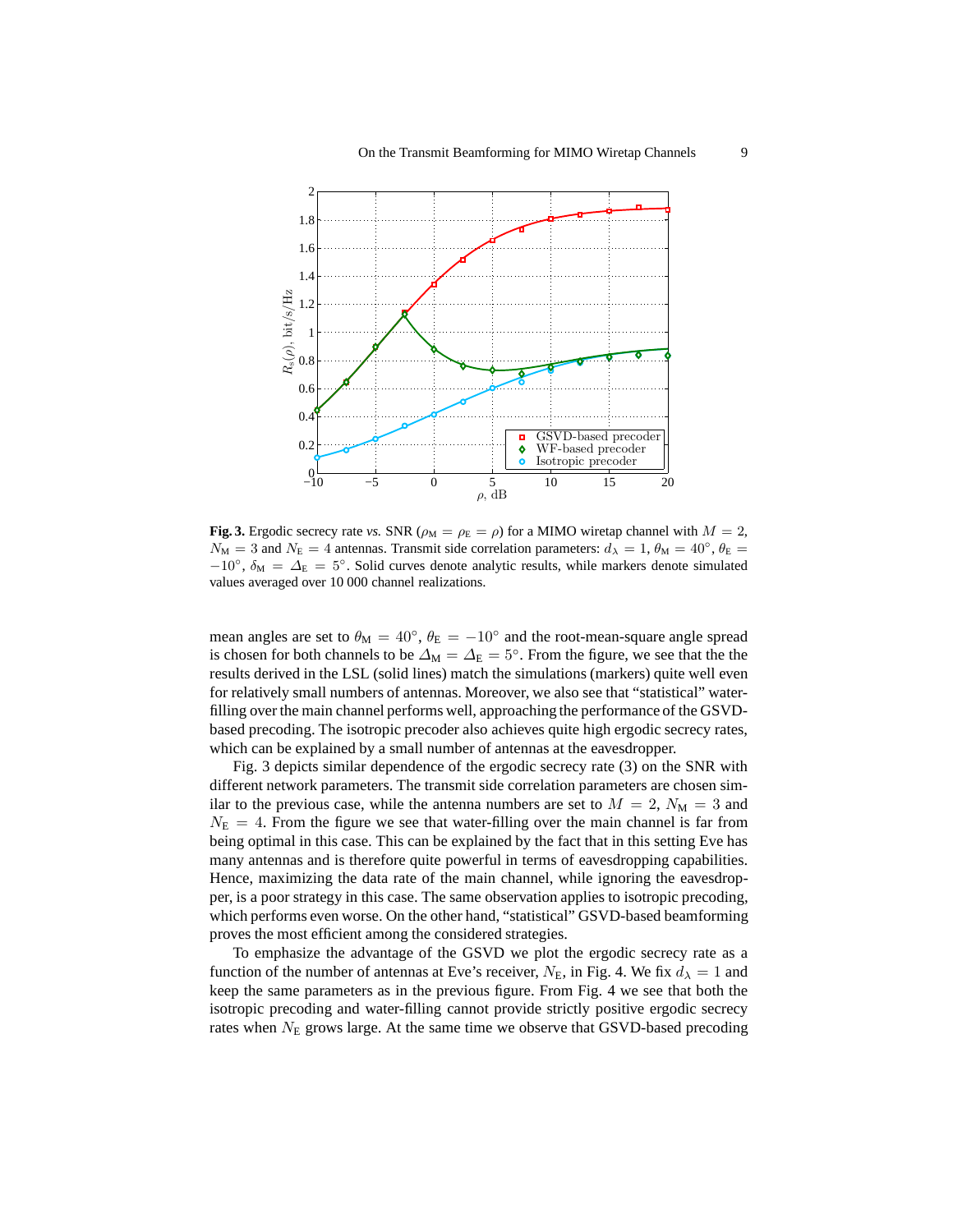#### 10 On the Transmit Beamforming for MIMO Wiretap Channels

allows to efficiently allocate the power to achieve strictly positive ergodic secrecy rates even when  $N_{\rm E}$  becomes much larger than M and  $N_{\rm M}$ .

In Fig. 5, we plot the ergodic secrecy rate  $R_s$  against the spacing between the neighboring antennas within the array. The rest of the transmit-side correlation parameters remain unchanged and the SNR is set to  $\rho = 0$  dB. Firstly, we note that the achievable ergodic secrecy rates are non-convex and non-monotone functions of the antenna spacing. Similar behavior was previously observed in [28] and, moreover, the results obtained *via* the asymptotic approximation (solid lines) are confirmed with the Monte-Carlo simulation results (markers). Nevertheless, quite interestingly, it can be observed that at low SNR, the optimized secrecy rates are significantly higher than those obtained by the isotropic precoding. Moreover, those are even higher than the secrecy capacity of an uncorrelated wiretap channel, meaning that it can be advantageous to have correlation at low SNR, provided that the transmit covariance is optimized. Finally, we point out that again, as expected, the GSVD-based beamforming reveals to be the most efficient among other choices.



Fig. 4. Ergodic secrecy rate *vs.* number of Eve's antennas  $N_E$  for a MIMO wiretap channel with  $M = N_M = 4$  antennas in the main channel. Transmit side correlation parameters:  $d_{\lambda} = 1$ ,  $\theta_{\rm M} = 40^{\circ}$ ,  $\theta_{\rm E} = -10^{\circ}$ ,  $\Delta_{\rm M} = \Delta_{\rm E} = 5^{\circ}$ . SNR is set to  $\rho_{\rm M} = \rho_{\rm E} = 0$  dB. Solid curves denote analytic results, while markers denote simulated values averaged over 10 000 channel realizations.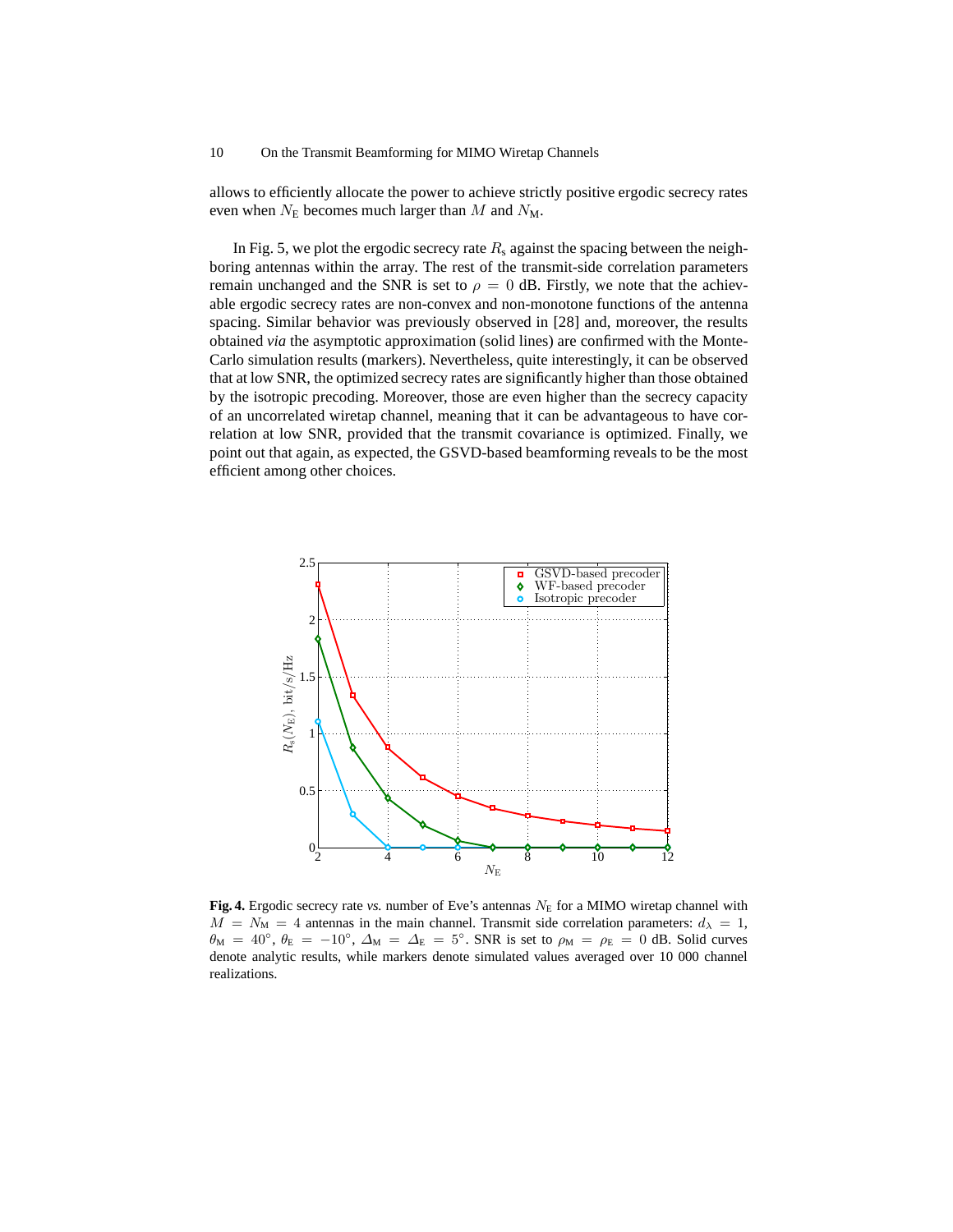# **6 Conclusions**

In the present paper, we have studied the ergodic secrecy rate of a multi-antenna wiretap channel. Using the theory of deterministic equivalents, we have obtained the largesystem approximation of the achievable ergodic secrecy rate, which holds when the numbers of antennas at each terminal grow very large at constant ratios. The approximation proved accurate even for small numbers of antennas, thereby simplifying the computationally demanding problem of transmit covariance optimization. First, not only the objective function of the corresponding optimization problem has closed-form expression, but it has interesting properties attributed to log-det expressions. Secondly, the objective depends only on the correlation matrices of the channels, which can be known at the transmitter by the widely adopted statistical CSI assumption. Once the approximation was obtained, we were able to use some existing algorithms for the covariance optimization. In particular, we have shown that GSVD-based beamforming performs well, compared to, *e.g.*, water-filling over the main channel.



**Fig. 5.** Ergodic secrecy rate *vs.* antenna spacing  $d<sub>\lambda</sub>$  for a MIMO wiretap channel with  $M = 4$ ,  $N_M = 4$  and  $N_E = 2$  antennas. Transmit side correlation parameters:  $\theta_M = 40^\circ$ ,  $\theta_E = -10^\circ$ ,  $\Delta_M = \Delta_E = 5^\circ$ . SNR is set to  $\rho_M = \rho_E = 0$  dB. Solid curves denote analytic results, while markers denote simulated values averaged over 10 000 channel realizations.

## **References**

1. A. D. Wyner, "The wire-tap channel," *Bell Syst. Tech. J.*, vol. 54, no. 8, pp. 1334–1387, 1975.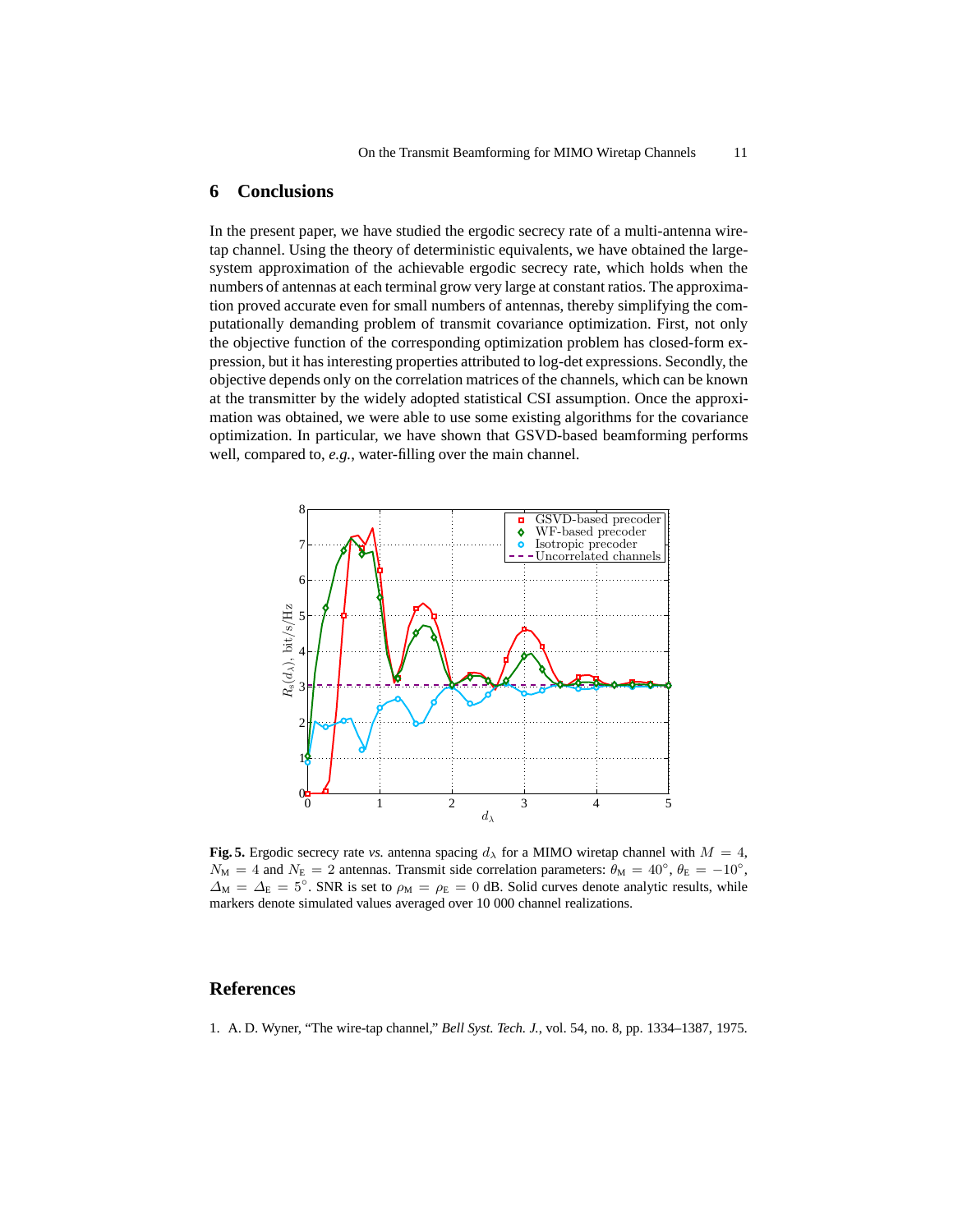- 12 On the Transmit Beamforming for MIMO Wiretap Channels
- 2. G. Foschini and M. Gans, "On limits of wireless communications in a fading environment when using multiple antennas," *Wireless personal commun.*, vol. 6, no. 3, pp. 311–335, 1998.
- 3. E. Telatar, "Capacity of multi-antenna gaussian channels," *European Trans. on Telecommun.*, vol. 10, no. 6, pp. 585–595, 1999.
- 4. F. Oggier and B. Hassibi, "The secrecy capacity of the MIMO wiretap channel," *IEEE Trans. Inf. Theory*, vol. 57, no. 8, pp. 4961–4972, 2011.
- 5. S. Shafiee, N. Liu, and S. Ulukus, "Towards the secrecy capacity of the Gaussian MIMO wiretap channel: The 2-2-1 channel," *IEEE Trans. Inf. Theory.*, vol. 55, no. 9, pp. 4033–4039, Sept. 2009.
- 6. T. Liu and S. Shamai, "A note on the secrecy capacity of the multiple-antenna wiretap channel," *IEEE Trans. Inf. Theory.*, vol. 55, no. 6, pp. 2547–2553, June 2009.
- 7. A. Khisti and G. Wornell, "Secure transmission with multiple antennas II: The MIMOME wiretap channel," *IEEE Trans. Inf. Theory*, vol. 56, no. 11, pp. 5515–5532, Nov. 2011.
- 8. M. Bloch, J. Barros, M. Rodrigues, and M. McLaughlin, "Wireless information-theoretic security," *IEEE Trans. Inf. Theory*, vol. 54, no. 6, pp. 2515–2534, June 2008.
- 9. T. Wong, M. Bloch, and J. M. Shea, "Secret sharing over fast-fading MIMO wiretap channels," *EURASIP Journ. Wireless Commun. Networking*, vol. 2009, pp. 506 973/1–17, 2009.
- 10. M. Gursoy, "Secure communication in the low-SNR regime: A characterization of the energy-secrecy tradeoff," in *Proc. Inf. Theory (ISIT)*, 2009.
- 11. J. Li and A. Petropulu, "Optimal input covariance for achieving secrecy capacity in gaussian mimo wiretap channels," in *IEEE Int. Conf. Acoust. Speech Signal Process. (ICASSP)*, 2010, pp. 3362–3365.
- 12. S. A. Fakoorian and A. L. Swindlehurst, "Optimal power allocation for GSVD-based beamforming in the MIMO Gaussian wiretap channel," in *Proc. Int. Symp. Inf. Theory (ISIT)*, 2012, pp. 2321–2325.
- 13. S. Loyka and C. D. Charalambous, "Further results on optimal signaling over secure MIMO channels," in *Proc. Int Symp. Inf. Theory (ISIT)*, 2013.
- 14. Y. Liang, H. V. Poor, and S. Shamai, "Secure communication over fading channels," *IEEE Trans. Inf. Theory.*, vol. 54, no. 6, pp. 2470–2492, June 2008.
- 15. P. Gopala, L. Lai, and H. El Gamal, "On the secrecy capacity of fading channels," *IEEE Trans. Inf. Theory*, vol. 54, pp. 4687–4698, Oct. 2008.
- 16. A. Khisti and G. Wornell, "Secure transmission with multiple antennas I: The MISOME wiretap channel," *IEEE Trans. Inf. Theory*, vol. 56, no. 7, pp. 3088–3104, Nov. 2010.
- 17. J. Li and A. P. Petropulu, "On ergodic secrecy rate for Gaussian MISO wiretap channels," *IEEE Trans. Wireless Commun.*, vol. 10, no. 4, pp. 1176–1187, 2011.
- 18. T. Van Nguyen and H. Shin, "Power allocation and achievable secrecy rates in MISOME wiretap channels," *IEEE Commun. Lett.*, vol. 15, no. 11, pp. 1196–1198, 2011.
- 19. S.-C. Lin and P.-H. Lin, "On secrecy capacity of fast fading MIMOME wiretap channels with statistical CSIT," *arXiv:1309.1516*, 2013.
- 20. ——, "On secrecy capacity of fast fading multiple-input wiretap channels with statistical CSIT," *IEEE Trans. Inf. Forensics Security*, vol. 8, no. 2, pp. 414–419, Feb 2013.
- 21. R. Couillet and M. Debbah, *Random matrix methods for wireless communications*. Cambridge University Press, 2011.
- 22. D. Chizhik, F. Rashid-Farrokhi, J. Ling, and A. Lozano, "Effect of antenna separation on the capacity of BLAST in correlated channels," *IEEE Commun. Lett.*, vol. 4, no. 11, pp. 337–339, 2000.
- 23. W. Hachem, P. Loubaton, and J. Najim, "Deterministic equivalents for certain functionals of large random matrices," *Ann. Appl. Probab.*, vol. 17, no. 3, pp. 875–930, 2007.
- 24. R. Couillet, M. Debbah, and J. W. Silverstein, "A deterministic equivalent for the analysis of correlated MIMO multiple access channels," *IEEE Trans. Inf. Theory*, vol. 57, no. 6, pp. 3493–3514, Jun. 2011.